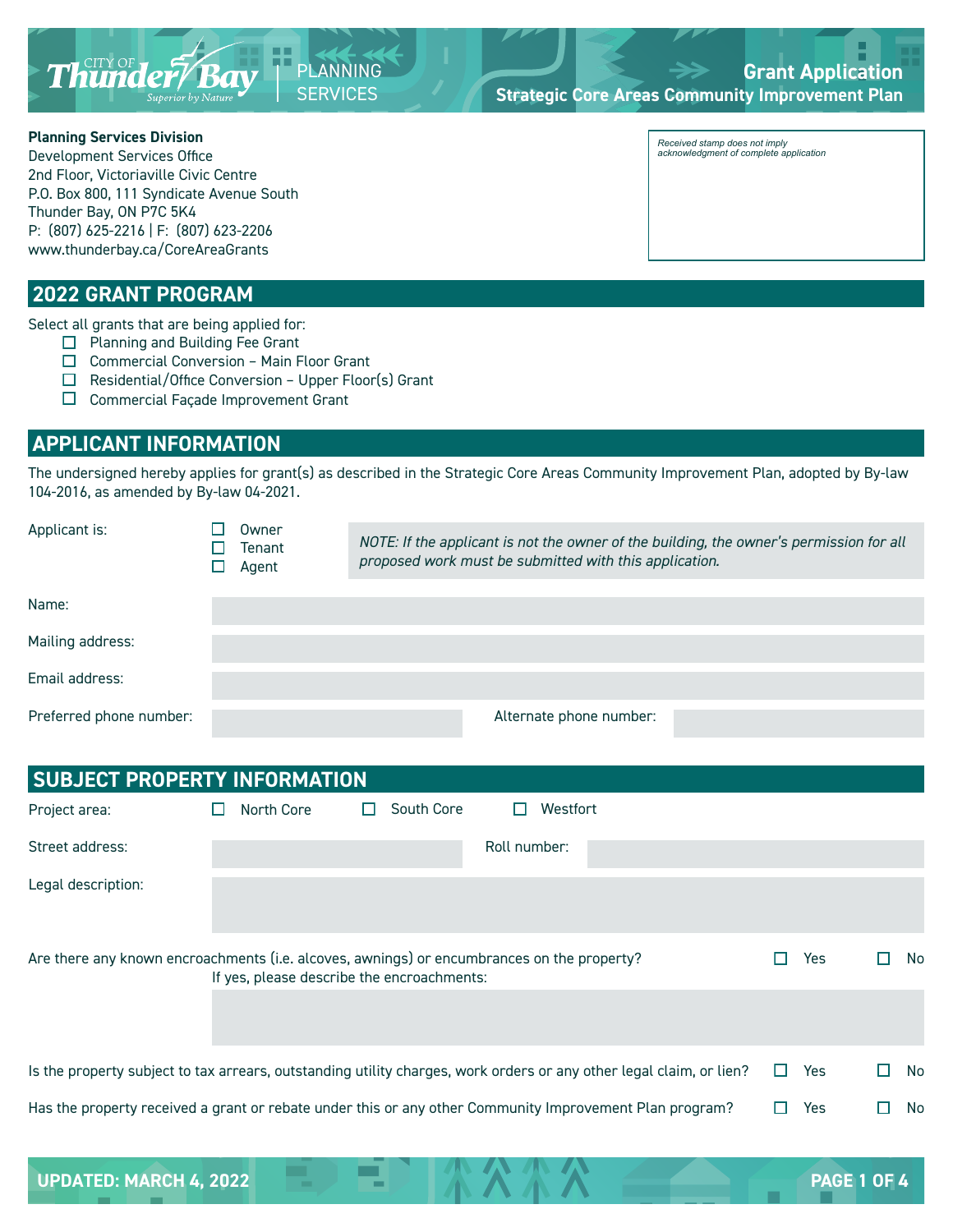

## **PROJECT DESCRIPTION**

Please provide details of all of the improvement / rehabilitation / restoration to be undertaken on the subject property in accordance with the grant being applied for. *Please attach photos of the current condition (interior / exterior) and renderings of the proposed works.*

What is the total estimated project cost for all improvements to the property?

#### **CONVERSION PROJECTS**

*The following section applies to applications for conversion grants only.* 

| Please provide the following details for the main floor of the subject building. |  |
|----------------------------------------------------------------------------------|--|
| Current use(s):                                                                  |  |

| Proposed use(s):         |  |
|--------------------------|--|
| Floor area size $(m2)$ : |  |

Please provide the following details for the **upper floor(s)** of the subject building.

| Current use(s):           |  |
|---------------------------|--|
|                           |  |
| Proposed use(s):          |  |
|                           |  |
|                           |  |
| Floor area size $(m^2)$ : |  |
|                           |  |
|                           |  |

How will the proposed project promote the re-use of the main and/or upper floors to provide for a competitive location for commercial and/or residential activity?

Will the improvements enable a new business startup?<br>  $\Box$  Yes  $\Box$  No If yes, briefly describe the new business:

| Is the property historic? Or is it a designated property under the Ontario Heritage Act?             | $\square$ Yes | $\Box$ No |  |
|------------------------------------------------------------------------------------------------------|---------------|-----------|--|
| If yes, briefly describe the proposed measures for protecting the cultural heritage of the property: |               |           |  |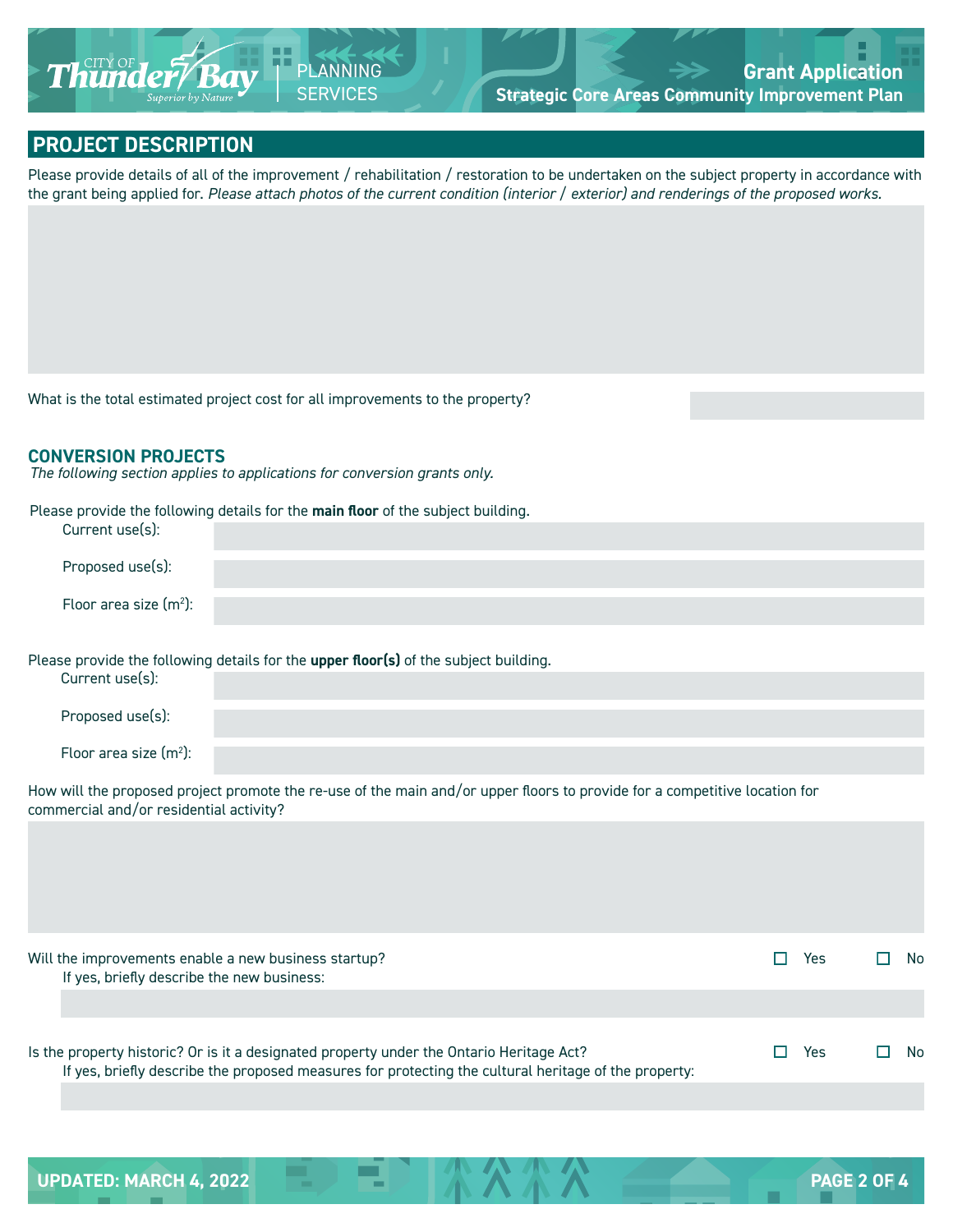

#### **COMMERCIAL FAÇADE PROJECTS**

*The following section applies to applications for the commercial façade grant only.* 

What is the anticipated visual outcome? How will the proposed project achieve aesthetic improvement? *Please provide conceptual drawing(s) from a design professional demonstrating all proposed improvements including materials, colours, lighting, etc.*

## **COST AND COMPLETION DATE ESTIMATES**

What is the Estimated Cost?

Quote 1:

Quote 2:

*Please attach at least two written estimates from qualified contractors/suppliers. Although the City will reference the lowest estimate for the grant, the applicant may select which one they chose to complete the work. Eligible costs include materials, equipment, and contracted labour to complete the proposed improvements. Labour provided by owner/tenant is not an eligible cost. Please attached a separate page, if multiple contractors and quotes are proposed.*

#### What is the Estimated Date of Completion?

*All works must be complete and approved by the City by December 1st, 2023.*

## **APPLICATION CHECKLIST**

*Please ensure that all required documents are attached according to the grant programs being applied for.*

- $\Box$  Current tax bill
- $\Box$  Owner's authorization (if the applicant is not the owner)
- $\Box$  Planning and Building Fee Grant Program application requirements  $\Box$  Planning and/or building permit application
- $\Box$  Commercial Conversion Main Floor Grant Program application requirements
	- $\Box$  Photos of the current condition (interior / exterior)
	- $\Box$  Renderings of the proposed improvements
	- $\Box$  Two (2) written estimates
- $\Box$  Residential/Office Conversion Upper Floor(s) Grant Program application requirements
	- $\Box$  Photos of the current condition (interior / exterior)
	- $\Box$  Renderings of the proposed improvements
	- $\Box$  Two (2) written estimates
- $\Box$  Commercial Façade Improvement Grant Program application requirements
	- $\Box$  Photos of the current façade condition
	- $\Box$  Renderings of the proposed improvements
	- $\Box$  Conceptual drawing(s) showing materials, colours, lighting, etc.
	- $\Box$  Two (2) written estimates